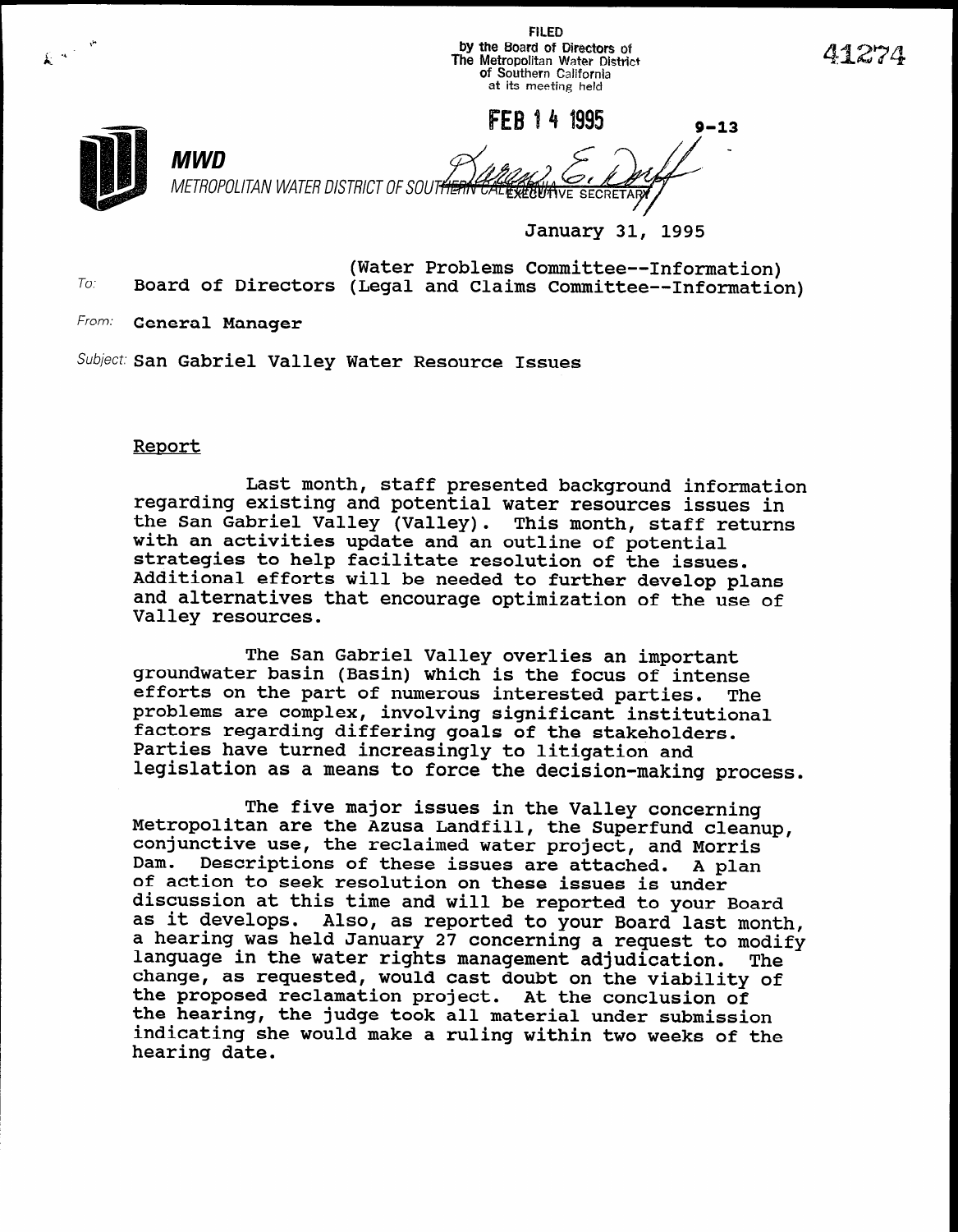Board of Directors -2-<br>
-2-<br>
January 31, 1995

# Continuing Review

Metropolitan's interest in these five activities is to improve water supply reliability by reducing new and existing Basin contamination that impairs health and safety, and to reduce imported water needs by increasing the use of reclaimed water and optimizing the use of other available resources. Metropolitan's staff will continue to participate in these matters, to develop additional plans and alternatives, and to advise the Board of significant developments and possible additional involvement by Metropolitan.

#### Recommendation

For information only.

John R. Wodraska General Manager

W. Malinowski Jav

Submitted by:

Debra C. Man, Chief Planning and Resources

Director of Public Affairs

Concur:

John Wodraska General Manager

LA:bvf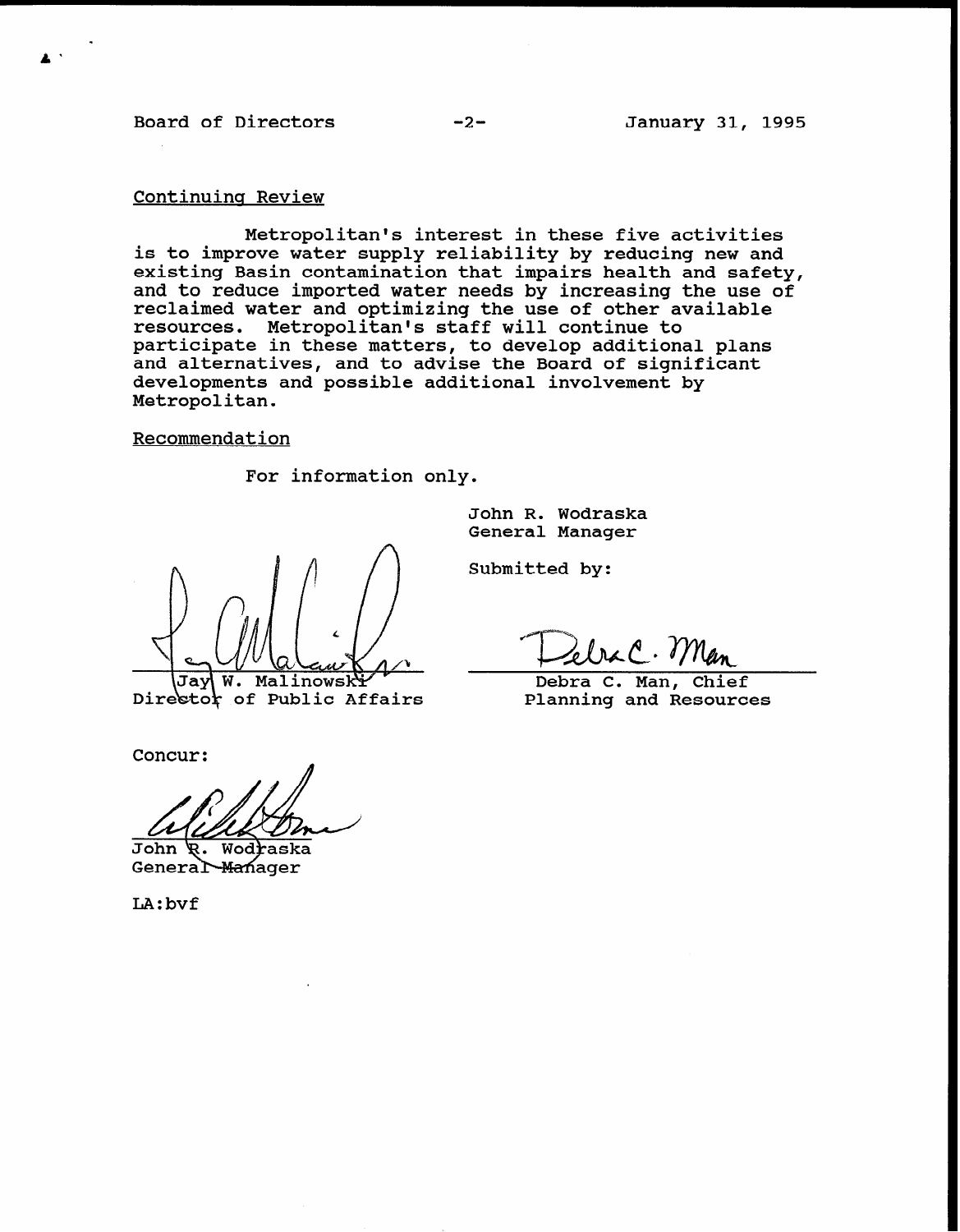#### Attachment

Descriptions of San Gabriel Valley Water Resource Issues

### Azusa Landfill

Metropolitan has been aggressively working for the past five years to block the expansion of the Azusa Landfill. It is currently working through membership in the Azusa Landfill Task Force<sup>1</sup> (Task Force). This is primarily a Basin protection issue with water agencies being united in their opposition to dumping municipal waste next to the Basin's water recharge area. However, work is underway to show that the preexisting landfill may already be leaking and requires cleanup.

The Task Force has hired experts as required to make its cases before the State Water Resources Control Board and the Los Angeles Regional Water Quality Control Board. Persistence is required to counterbalance the extensive efforts of Browning-Ferris Inc. (BFI), the landfill owner. Staff is currently in the process of extending the Task Force agreement for another five years.

San Gabriel Valley MWD\* has filed a common all Gabriel Valley MWD Has Illed a COMMON<br>law (nuisance) suit against BFI for damage caused by law (nuisance) suit against BFI for damage caused by contamination from the existing landfill. The Task Force CONCAMINACION ITOM CHE EXISCING IANUITII. THE TASK FORCE<br>is monitoring the progress of the suit, which parallels the regulatoring che<br>regulatoring che

### Superfund Cleanup

An effective plan to clean up the Basin An errective plan to clean up the Basin<br>contamination has been alumine. Although these have been contamination has been elusive. Although there have been many efforts and proposals since the Basin was declared a Superfund megasite over ten years ago, significant progress remains to be accomplished.

 $\overline{a}$  is a Basin cleanup is a Basin cleanup is a Basin cleanup is a Basin cleanup is a Basin cleanup is a Basin cleanup is a Basin cleanup is a Basin cleanup is a Basin cleanup is a Basin cleanup is a Basin cleanup is the thornies is the thornies of a Basin cleanup is among the thorniest of issues. Although the US Environmental Protection Agency (USEPA) has specified a cleanup plan, opinions vary as to how to implement, finance, and manage the plan. Federal statutes and requlations quide the process by which industries are involved in the USEPA Superfund efforts as Potential Responsible Parties (PRPs). However, additional progress on this issue has been delayed due to differences among regulatory agencies, local water<br>purveyors, other water management agencies, and PRPs.

' Azusa Landfill Task Force includes Upper San Gabriel Valley (1989) and the Upper San Gabriel Valley (1989) and the Upper San Gabriel Valley (1989) and the Upper San Gabriel Valley (1989) and the Upper San Gabriel Valley

<sup>&</sup>lt;sup>1</sup> Azusa Landfill Task Force includes Upper San Gabriel Valley MWD, Three Valleys MWD, Main San Gabriel Basin Watermaster, San Gabriel Valley MWD, and Metropolitan.

 $^2$  Represents the four Valley cities that are not within Metropolitan's service area (Alhambra, Azusa, Monterey Park, and Sierra Madre).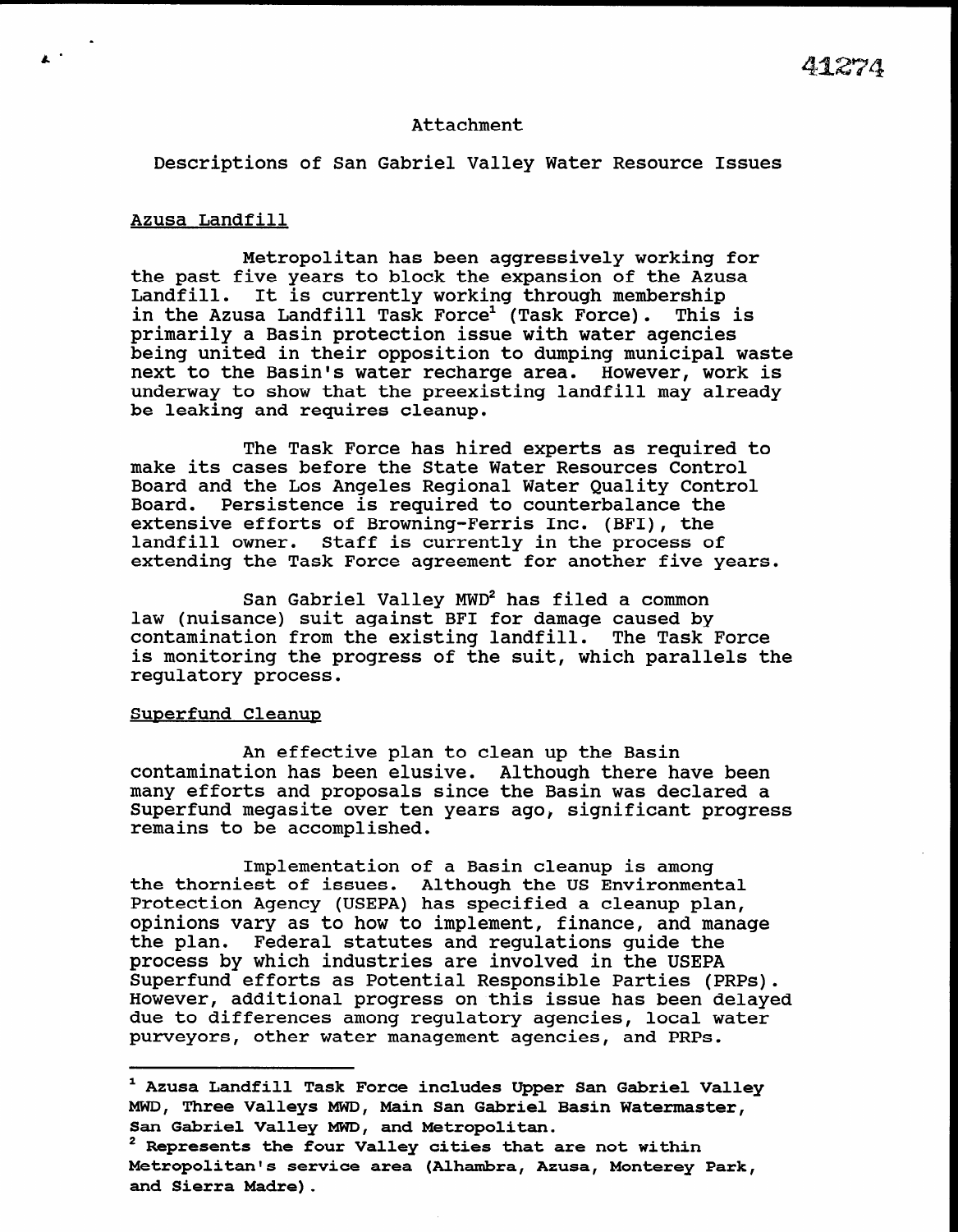The Legislature established the San Gabriel Valley Water Quality Authority (WQA) two years ago to develop a basinwide groundwater quality management and remediation plan. Three Valleys MWD is now taking the lead as the potential project owner and operator, following a "consensus concept" initiated by the WQA. Three Valleys MWD has applied for financial assistance under Metropolitan's Groundwater Recovery Program (GRP). The project is in the formulation stages with critical negotiations concerning PRP payments and Watermaster approval of storage and export terms.

#### Coniunctive Use

.

 $\mathbf{r}^{(k)}$ 

Metropolitan is a party to the Valley water rights management adjudication<sup>3</sup> (Judgment), and for the last tights management aujuultation (buugment), and for the fo<br>two decades has stored imported water in the Basin. This imported water is currently limited to sale to in-Basin imported water is currently limited to sale to in-Basin<br>member agencies for replacing Basin overdraft. The related storage agreements for the Basin are coming up for renewal storage agreements for the basin are coming up for renewal<br>in the next 16 months, and their potential renewal may offe an opportunity to reopen a dialog with member agencies and an opportunity to reopen a dialog with member agencies and Watermaster.

Metropolitan's 142,000 acre-foot storage metropolitan's 142,000 acre-foot storage<br>Agreement with Wetermaster for Upper San Gabriel Valle agreement with Watermaster for Upper San Gabriel Valley MWD (Upper District) will end on June 30, 1995, and its 25,000 acre-foot storage agreement for Three Valleys MWD on June 1, 1996. The renewal and specific terms of these pre-delivery storage agreements have to be approved by Metropolitan, Watermaster and the respective member agency,<br>and are open to re-negotiation every five years.

 $E = \frac{1}{2}$ for a formulation is treating that in the second groundwater may be a formulated groundwater may be a second water many second was a second water may be a second water may be a second water may be a second water may be a s for assistance in treating contaminated groundwater may provide greater regional water supply benefit. Metropolitan previously proposed a \$450 million plan to assist in the Basin cleanup with just such a scenario; however, efforts to reach an agreement with the Watermaster were unsuccessful. The different interests must be brought together into a common alignment before significant progress is achievable. The Three Valleys MWD GRP proposal may be a first step to expanding conjunctive use since the cyclic storage agreements were executed.

3Upper San Gabriel Valley MWD v. Alhambra, et al. The 1972 v. Alhambra, et al. The 1972 v. Alhambra, et al. Th

Upper San Gabriel Valley MWD v. Alhambra, et al. The 1972 Judgment in that case created a nine-person Watermaster to administer its provisions.